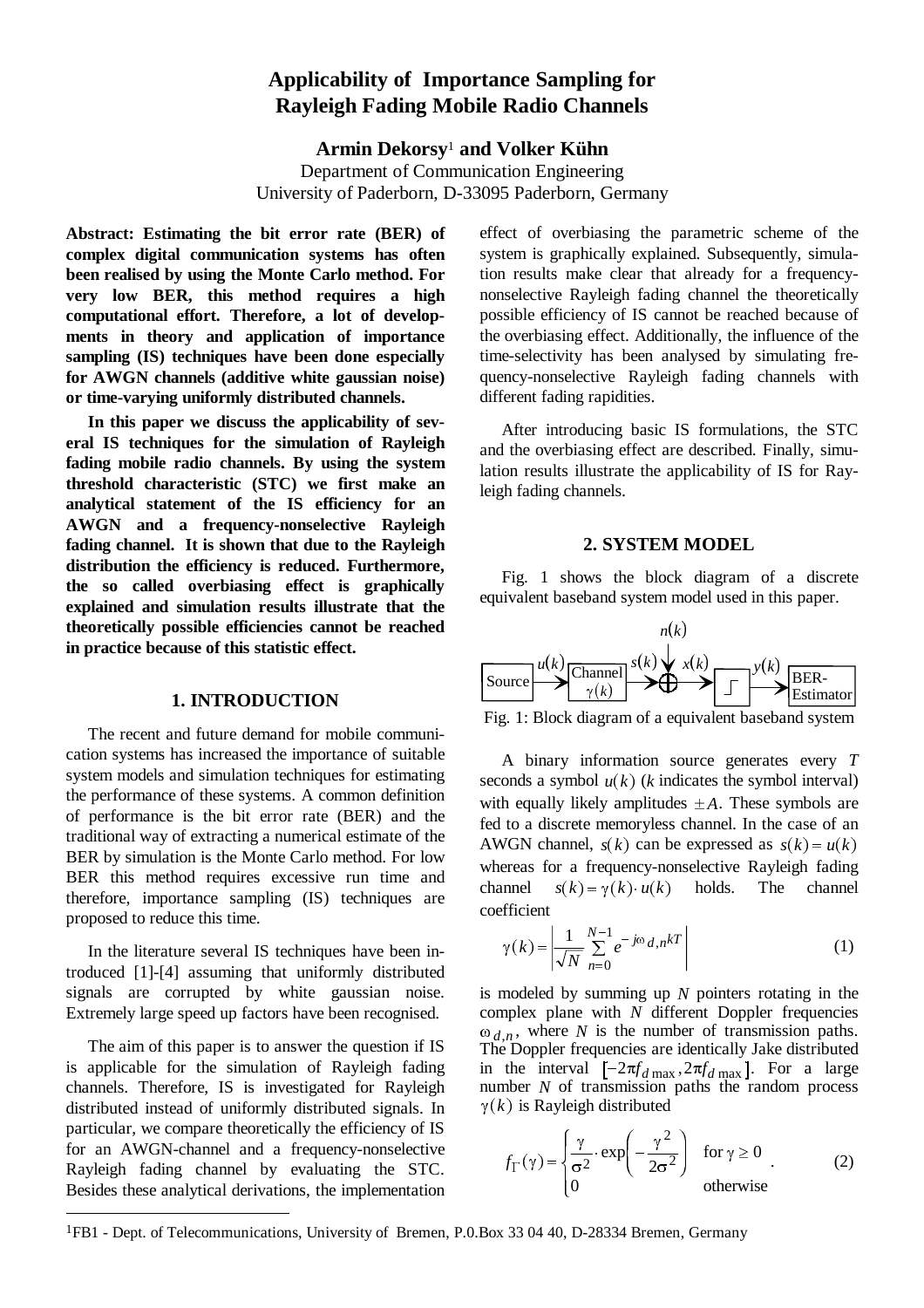It is important to note that due to (1) the values  $\gamma(k_1)$  and  $\gamma(k_2)$  are correlated for different time instances  $k_1$  and  $k_2$ . The signal  $s(k)$  is then corrupted by additive white gaussian noise  $n(k)$  to obtain the input signal  $x(k) = s(k) + n(k)$  of the thresholder. Finally, the quantized values  $y(k) = \pm A$  are fed into the BER estimator.

# **3. IS-FORMULATION**

The error probability of the assumed communication system can be written as

$$
P_b = \int_{-\infty}^{\infty} \int_{-\infty}^{\infty} H[s+n] f_S(s) f_N(n) ds \, dn,
$$
 (3)

where  $f_N(n)$  and  $f_S(s)$  are the probability density functions (pdf) of  $n(\tilde{k})$  and  $s(k)$ , respectively. H[·] is an indicator function with its output equal to 1 when the detected symbol is erroneous, and 0 otherwise. It is assumed that all random processes of the system are ergodic and that  $s(k)$  and  $n(k)$  are statistically independent for every instant *k*. In order to apply IS to the noise source  $n(k)$ ,  $P_b$  is given by

$$
P_b = \int_{-\infty}^{\infty} \int_{-\infty}^{\infty} H[s+n] f_s(s) f_N^*(n) w(n) ds dn \qquad (4)
$$

where

$$
w(n) = \frac{f_N(n)}{f_N^*(n)}.
$$
\n(5)

According to the considered IS technique, different modified probability density functions  $f_N(n)$  can be used. Assuming an unbiased pdf of the noise

$$
f_N(n) \in N(\mu = 0, \sigma^2), \qquad (6)
$$

CIS (conventional importance sampling) is defined as

$$
f_N^*(n) \in N\left(\mu = 0, \sigma_*^2\right) \quad \text{with} \quad \delta = \frac{\sigma_*^2}{\sigma^2} > 1 \tag{7}
$$

and IIS (improved importance sampling) as

$$
f_N^*(n) \in N(\mu = c, \sigma^2) \quad \text{with} \quad c \neq 0,
$$
 (8)

where  $N(\cdot)$  is the gaussian pdf with mean  $\mu$  and variance  $\sigma^2$ . The variance reduction factor of CIS is denoted by  $\delta$  and the amount of translating the pdf for IIS by *c*.

The empirical IS-estimator related to (4) can be formulated as The empiric<br>mulated as<br> $\hat{P}_b = \frac{1}{K} \sum_{i=1}^{K} H_i$ 

$$
\hat{P}_b = \frac{1}{K} \sum_{k=1}^{K} H[s_k + n_k] w(n_k)
$$
\n(9)

where  $s_k$  and  $n_k$  are values of the random processes  $s(k)$  and  $n(k)$  at any time instant *k. K* is any large integer number depending on the desired accuracy of the estimation.

For systems with a frequency-nonselective Rayleigh fading channel it is also possible to modify the Rayleigh distribution by decreasing the Rayleigh variance instead of biasing the noise source. This method is called CIS-Rayleigh and the corresponding variance factor is denoted by  $\beta = \frac{\sigma_{R*}^2}{\sigma_R^2}$  where  $\sigma_R^2$  and  $\sigma_{R*}^2$  are the

unbiased and biased variances of the Rayleigh process, respectively.

## **4. APPLICABILITY**

## 4.1. System Threshold Characteristic (STC)

As known, the basic idea of importance sampling is to reduce the variance of the BER estimation by artificially increasing the error probability. Obviously, the random processes  $s(k)$  and  $n(k)$  in Fig. 1 are the relevant components affecting the BER. In order to obtain a statement of the IS efficiency for different channels, it is necessary to find a characteristic criterion of the system including all important components. The so called System Threshold Characteristic (STC)

$$
T(n) = \int_{-\infty}^{\infty} H[s+n] f_S(s) ds
$$
 (10)

has been used in [5] to find the optimal biasing scheme and is also suitable to approach this problem. Equation (10) represents the conditional mean of  $H[s+n]$  over the random process  $s(k)$  given a noise value *n*. Since  $H[s+n]$  is the error indicator function, the STC determines the probability of error for the distribution of the signal process  $s(k)$  under the condition of a given noise value *n*.

Since the STC represents a probability it follows that  $0 \le T(n) \le 1$ . The region corresponding to this interval is called transition region [5]. In the following discussion a theoretical comparison of the efficiency of IS for an AWGN and a frequency-nonselective Rayleigh fading channel is performed by evaluating the STC of these two channels.

#### *AWGN channel*

In the case of an AWGN channel  $s(k) = u(k)$  holds so that the pdf of the signal process  $s(k)$  can be written by using the delta distribution  $\delta(\cdot)$  as

$$
f_S(s) = \frac{1}{2} \cdot [\delta(s - A) + \delta(s + A)].
$$
 (11)

By substituting (11) in (10) and being aware of the different indicator functions for different transmitted symbols, the STC can be expressed as

$$
T(n) = \begin{cases} \int_{-\infty}^{\infty} \int H_A[s+n]\delta(s-A)ds & u = A, \forall n \\ \int_{-\infty}^{\infty} \int H_{-A}[s+n]\delta(s+A)ds & u = -A, \forall n \\ \int_{-\infty}^{\infty} \delta(s+A)ds & u = -A, \forall n \\ \epsilon(n-A) & u = -A \end{cases}
$$
 (12)

where  $\varepsilon(\cdot)$  represents the unit step function.

The evaluated STC is illustrated in Fig. 2 as a function of the noise values *n*. Additionally, the unbiased density function  $f_N(n)$  of the noise process is shown to explain the properties of IS.

Concerning the efficiency of IS, it is significant to note, that the transition regions only include the points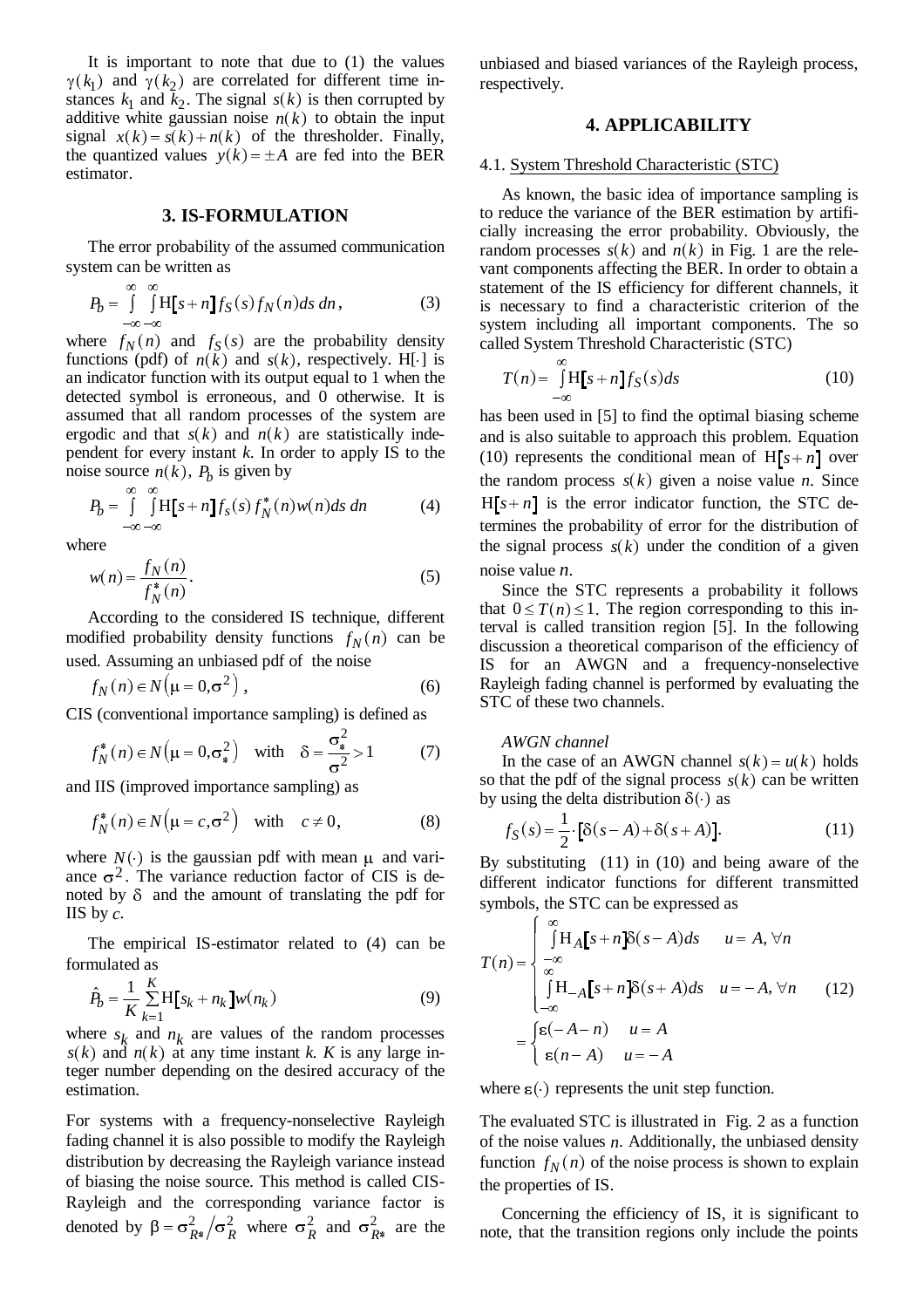$n=+A$  and  $n=-A$ . In other words, the transition regions are arranged in a distance *A* from the origin. Assuming a high signal to noise ratio, involving a high amplitude *A* and a narrow pdf  $f_N(n)$ , the great majority of noise values possesses zero error probability  $(T(n) = 0)$ . Therefore, it is possible to increase the BER extremely Finercore, it is possible to increase the BEK extrements by translating the pdf  $f_N(n)$  or raising its variance.





Furthermore, the characteristic shape of the STC  $(dT/dn \rightarrow \infty$  for  $n=+/A$ ) provides a high speed up factor even for small values of  $\delta$  and  $c$ . Therefore, the arrangement of the smallest transition regions being possible in a distance *A* from the origin ensures the tremendous runtime improvement of several decades of IS for an AWGN channel. This result is often illustrated in the literature, for example in [1] - [4].

### *Frequency-nonselective Rayleigh fading channel*

Here,  $s(k)$  is determined by the product of the statistically independent random processes  $u(k)$  and  $\gamma(k)$ . The aim to find the pdf of  $s(k)$  can be reached by using the relationship

$$
f_S(s) = \int_{-\infty}^{\infty} \frac{1}{|u|} f_U(u) f_{\Gamma}\left(\frac{s}{u}\right) du,\tag{13}
$$

which finally yields to the expression

$$
f_S(s) = \frac{1}{A} \begin{cases} f_{\Gamma}\left(\frac{s}{A}\right) & u = A \\ f_{\Gamma}\left(\frac{s}{-A}\right) & u = -A \end{cases}
$$
(14)

By substituting (14) into (10) the STC of the frequency-nonselective Rayleigh fading channel can be expressed in the form

$$
T(n) = \begin{cases} F_{\Gamma}\left(\frac{-n}{A}\right) & u = A, n < 0 \\ F_{\Gamma}\left(\frac{n}{A}\right) & u = -A, n > 0, \\ 0 & \text{else} \end{cases}
$$
(15)

where  $F_{\Gamma}(x) = \int_{-\infty}^{x} f_{\Gamma}(y) dy = 1 - \exp(-x^2/2\sigma^2)$ represents the cumulative Rayleigh distribution function. Fig. 3 shows the STC for the transmitted symbols

+/-*A* and the unbiased pdf of the noise process.

First of all, one can recognise that the transition regions are directly arranged at the origin. As mentioned before, a distance between the origin and the transition regions ensures a high efficiency. Hence, it is possible to make the qualitative statement that the runtime improvement of IS for a frequency-nonselective Rayleigh fading channel is not as high as the one for an AWGN channel.



Fig. 3: STC and  $f_N(n)$  for a frequency-nonselective Rayleigh fading channel

Furthermore, the gradient *dT/dn* of the STC is determined by the variance of the Rayleigh distribution in (15). This property indicates that biasing the Rayleigh process by modifying the corresponding variance  $\sigma_R^2$ might be more efficient than biasing the noise process. This IS method is named CIS-Rayleigh. As can be seen in fig. 3, increasing the BER requires a higher gradient *dT/dn* and therefore it is necessary to decrease the Rayleigh variance. Thus, CIS-Rayleigh is rendering both, the growth of the efficiency and the efficiency itself.

Finally, it is significant to note, that all results mentioned are only valid for an infinite number of samples *K* for the IS estimation of the BER. For a finite number of samples, the so called Overbiasing effect appears and it will be seen that especially for a high S/N the theoretically possible efficiency cannot be reached.

## 4.2. Overbiasing Effect

This section presents the very important effect of overbiasing the parametric scheme of a system by implementing IS. Using the IIS technique, it has been mathematically proven in [6] that for a finite number of samples and large amounts of biasing an underestimation of the BER occurs. Particularly, for a given number of samples *K* the BER estimates can be made arbitrarily small by increasing the amount of biasing (see (16)). of samples *K* the BER estimates can be identify small by increasing the amount of  $P\left\{\lim_{c\to\infty}\hat{P}_b < W\right\} \to 1$  for any value *W* 

$$
P\left\{\lim_{c \to \infty} \hat{P}_b < W\right\} \to 1 \quad \text{for any value } W > 0. \tag{16}
$$

This relationship stated in (16) between the BER estimation and the biasing procedure is called Overbiasing Effect and the corresponding region of *c* Overbiasing Region. For explaining this effect we focus our estimation and the biasing procedure is called Over-<br>biasing Effect and the corresponding region of c Over-<br>biasing Region. For explaining this effect we focus our<br>attention on the IS estimator  $\hat{P}_b$  and therefore on t weights  $w(n_k)$ . Assuming the IIS technique the weights can be expressed in the form

$$
w(n) = \frac{f_N(n)}{f_N^*(n)} = \exp\left[-\frac{(2nc - c^2)}{2\sigma^2}\right].
$$
 (17)

Fig. 4 shows the weights  $w(n)$  and the biased density function  $f_N^*(n)$  for different amounts of translation *c* and an assumed variance  $\sigma^2 = 0.5$ . For an increasing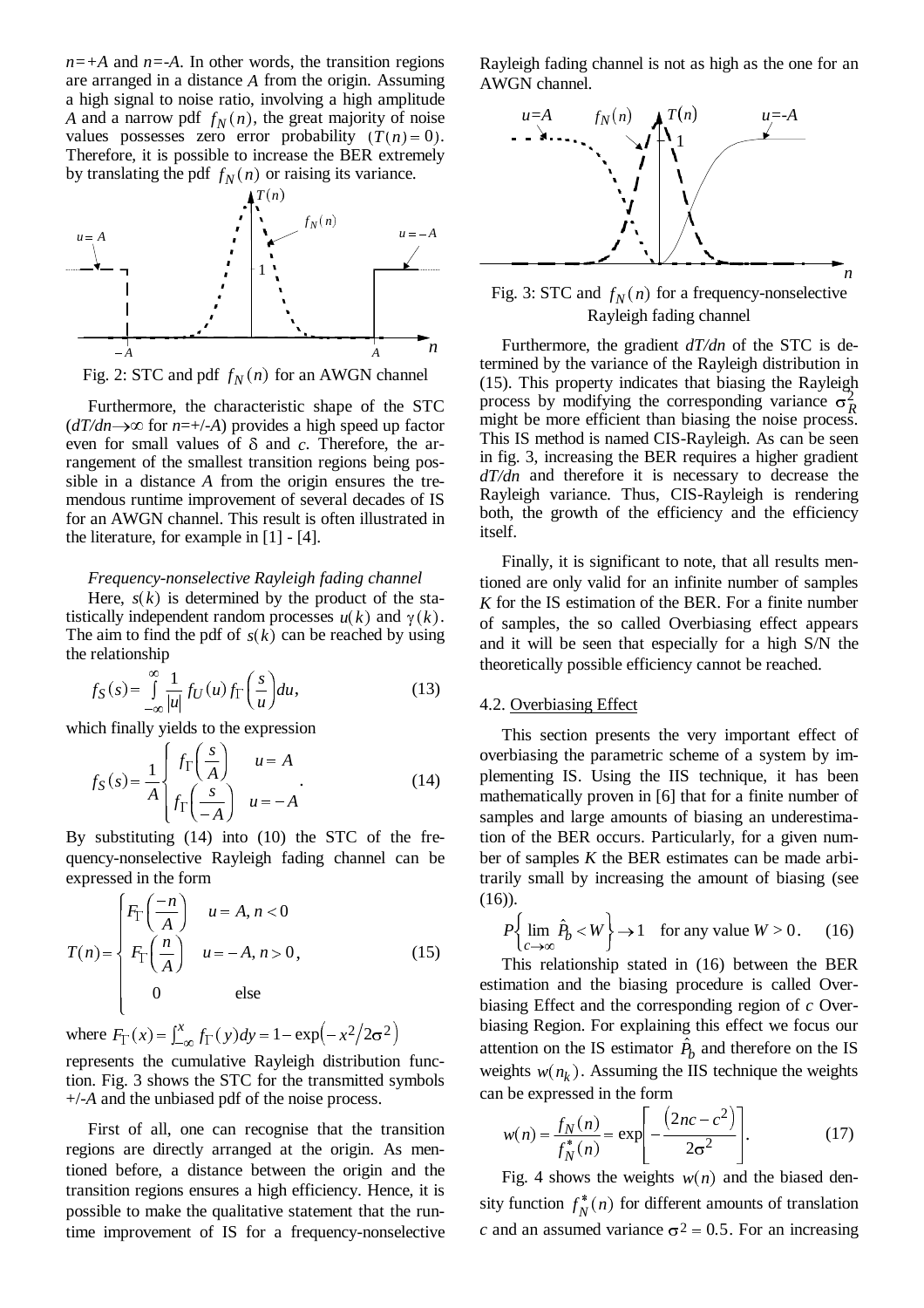magnitude of translation  $c$  the values  $n_k$  with extremely low weights  $w(n_k)$  occur more frequently. Assuming an IIS simulation with a finite number of samples, it could happen that only values  $n_k$  with very small weights will be considered. Here, the mean of the estian IIS simulation with a finite number of samples, it could happen that only values  $n_k$  with very small weights will be considered. Here, the mean of the estimation  $\hat{P}_b$  decreases by increasing the amount of translation. At this point, it is visible that the finite number of samples is responsible for the underestimation of the BER, whereas for theoretical considerations the statement of an unbiased IS estimation with the number of samples is responsition of the BER, whereas for the statement of an unbiased property  $E\{\hat{P}_b\} = P_b$  still holds.

If CIS is considered, the explanation is similar and confirmed by the simulation results illustrated in the following chapter. It should only be mentioned that because of a smaller transition of the weights, the effect just appears for very large reduction factors  $\delta$ .



#### **5. SIMULATION RESULTS**

#### 5.1. Simulation parameters

In order to apply IS for a time-varying Rayleigh fading channel with mutually correlated output values  $s_k$  the simulation process for each BER estimation was divided into a number of short subsimulations. For each subsimulation new, randomly chosen Doppler frequencies were used to calculate the channel coefficient  $\gamma(k)$ . As a result, the statistic of the channel was well represented and the values  $s_k$  for different subsimulations were mutually uncorrelated. If not explicitly mentioned, the data rate was chosen to be *R*=270 kbit/s and the maximum Doppler frequency was selected to  $f_{dmax}$ =100 Hz  $(2f_{dmax}T=7.4 \cdot 10^{-4}$  < 1  $\rightarrow$  time-nonselective channel). The system performance and the vari-<br>ance of the estimation were calculated according to the<br>unbiased estimators ance of the estimation were calculated according to the unbiased estimators

$$
\overline{\hat{P}_b} = \frac{1}{J} \sum_{j=1}^{J} \hat{P}_{b,j} \tag{18}
$$

and

$$
P_b = \frac{1}{J} \sum_{j=1}^{J} P_{b,j}
$$
\n(18)

\nand

\n
$$
S^2 = \frac{1}{J-1} \sum_{j=1}^{J} \left( \hat{P}_{b,j} - \overline{\hat{P}_b} \right)^2
$$
\n(19)

\nfor *J* subsimulations, respectively.  $\hat{P}_{b,j}$  is the estimated

BER for the *j*-th subsimulation given by (8) with  $K$ 

samples. For the frequency-nonselective channel, the analytical BER is known so that *K* was computed based on a 95% confidence interval  $[1/3 P_b 5/3 P_b]$ . For all simulations, the efficiency of IS was calculated by  $\eta = S_{MC}^2 / S_{IS}^2$ , whereby the index MC indicates the Monte Carlo simulation.

### 5.2. Rayleigh distribution and Overbiasing Effect

Fig. 5 illustrates the obtained efficiencies as a function of *c* using IIS with different values  $E_h/N_0$ . Additionally, Fig. 6 shows the corresponding bit error rates.



Fig. 5:  $\eta_{\text{IIS}}$  as a function of *c* for different  $E_h/N_0$ 



First of all, it can be seen that for a signal to noise ratio of 5 dB no runtime improvement of IIS over MC can be achieved. For higher signal to noise ratios like 15 dB the efficiency is decreasing for small amounts of translation and it finally growths for larger amounts. This typical behavior of the IIS estimator is based on the overbiasing effect which results in the deterioration of the BER estimation as shown in Fig. 6. This deterioration occurs especially for high signal to noise ratios like 15 dB and therefore in cases where IIS should gain the highest runtime improvements.

Fig. 7 shows the obtained efficiencies  $\eta_{\text{CIS-R}}$  for CIS-Rayleigh. It can be recognised that this method leads in general to a performance gain depending on the underlying signal to noise ratio. For example, at  $E_b/N_0 \hat{=} 15$  dB one can reach a runtime improvement of merely a factor 10 by reducing the variance by  $\beta \approx 5$